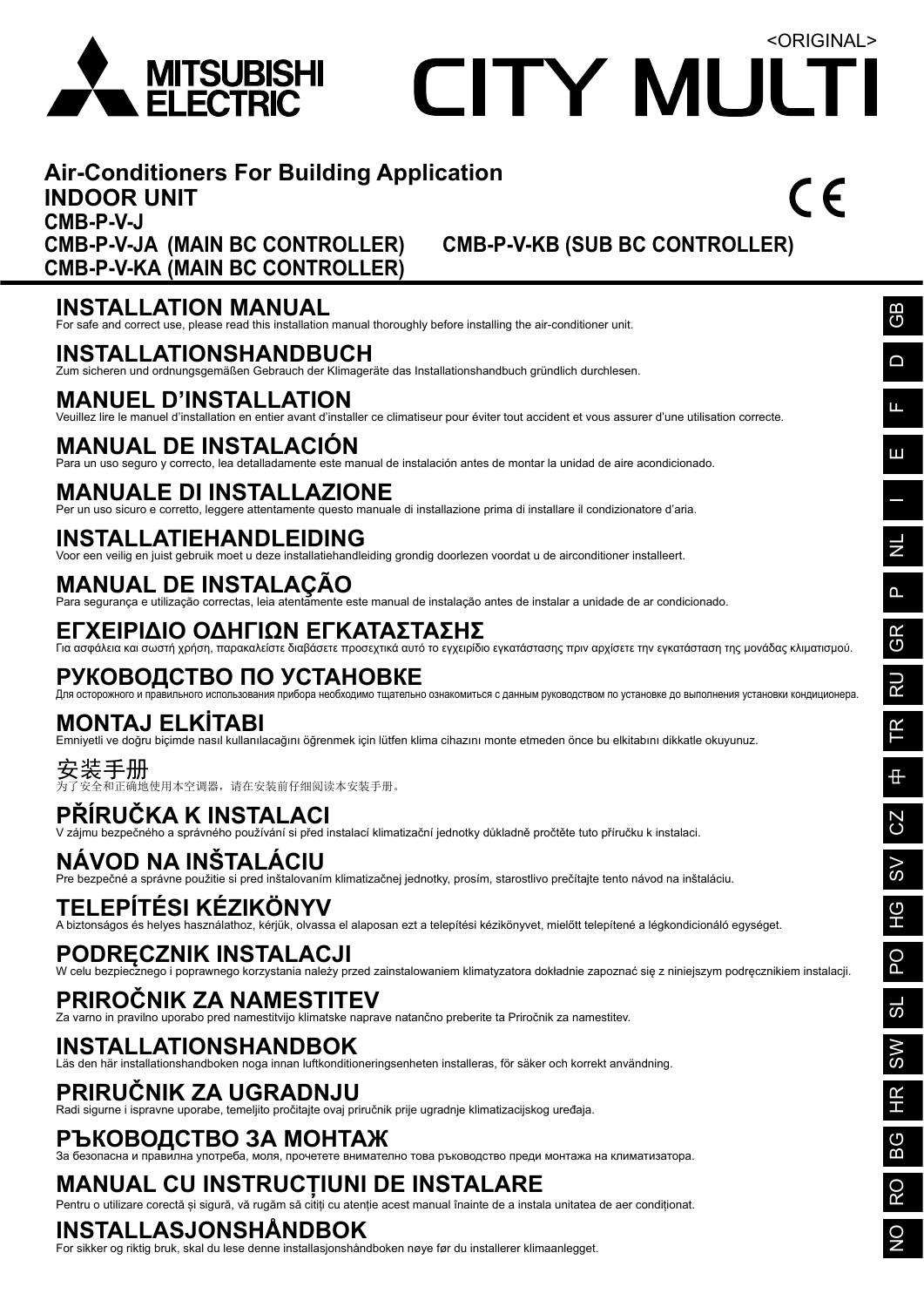





- Ⓐ Inspection hole
- Ⓑ On the side of outdoor unit piping
- Ⓒ Control box
- Ⓓ On the side of indoor unit piping
- \*1 Dimensions with which pipe connection can be handled at site

| Model name    | A    | В   | C   |     |
|---------------|------|-----|-----|-----|
| CMB-P104V-J   |      |     |     |     |
| CMB-P106V-J   | 596  |     | 429 |     |
| CMB-P108V-J   |      |     |     | 250 |
| CMB-P1012V-J  | 911  |     |     |     |
| CMB-P1016V-J  | 1135 |     |     |     |
| CMB-P108V-JA  | 911  |     | 573 |     |
| CMB-P1012V-JA |      | 250 |     | 300 |
| CMB-P1016V-JA | 1135 |     |     |     |
| CMB-P1016V-KA |      |     |     |     |
| CMB-P104V-KB  | 596  |     | 429 | 250 |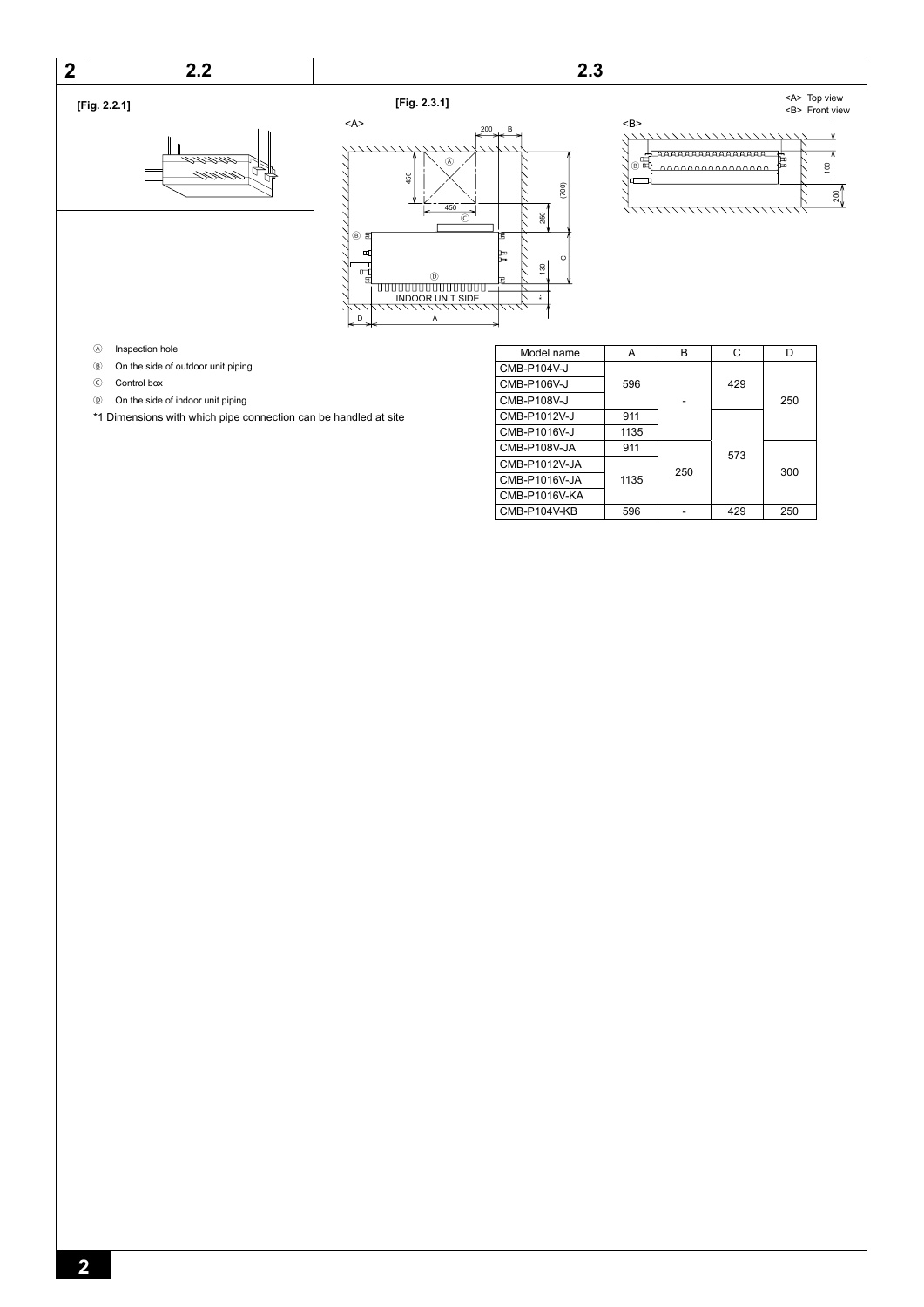#### **[Fig. 2.4.1]**

#### ●**Restrictions on piping length**

PURY-(E)P200, 250, 300YNW-A, PQRY-P200, 250, 300YLM-A PURY-(E)P350, 400, 450, 500, 550YNW-A





## PURY-(E)P400, 450, 500, 550, 600YSNW-A



PQRY-P350, 400, 450, 500, 550, 600YLM-A PQRY-P400, 450, 500, 550, 600, 700, 750, 800, 850, 900YSLM-A



PURY-(E)P700, 750, 800, 850, 900, 950, 1000, 1050, 1100YSNW-A



Ⓐ Total piping length (m) Ⓑ Piping length between outdoor (heat source) unit and main BC controller (m)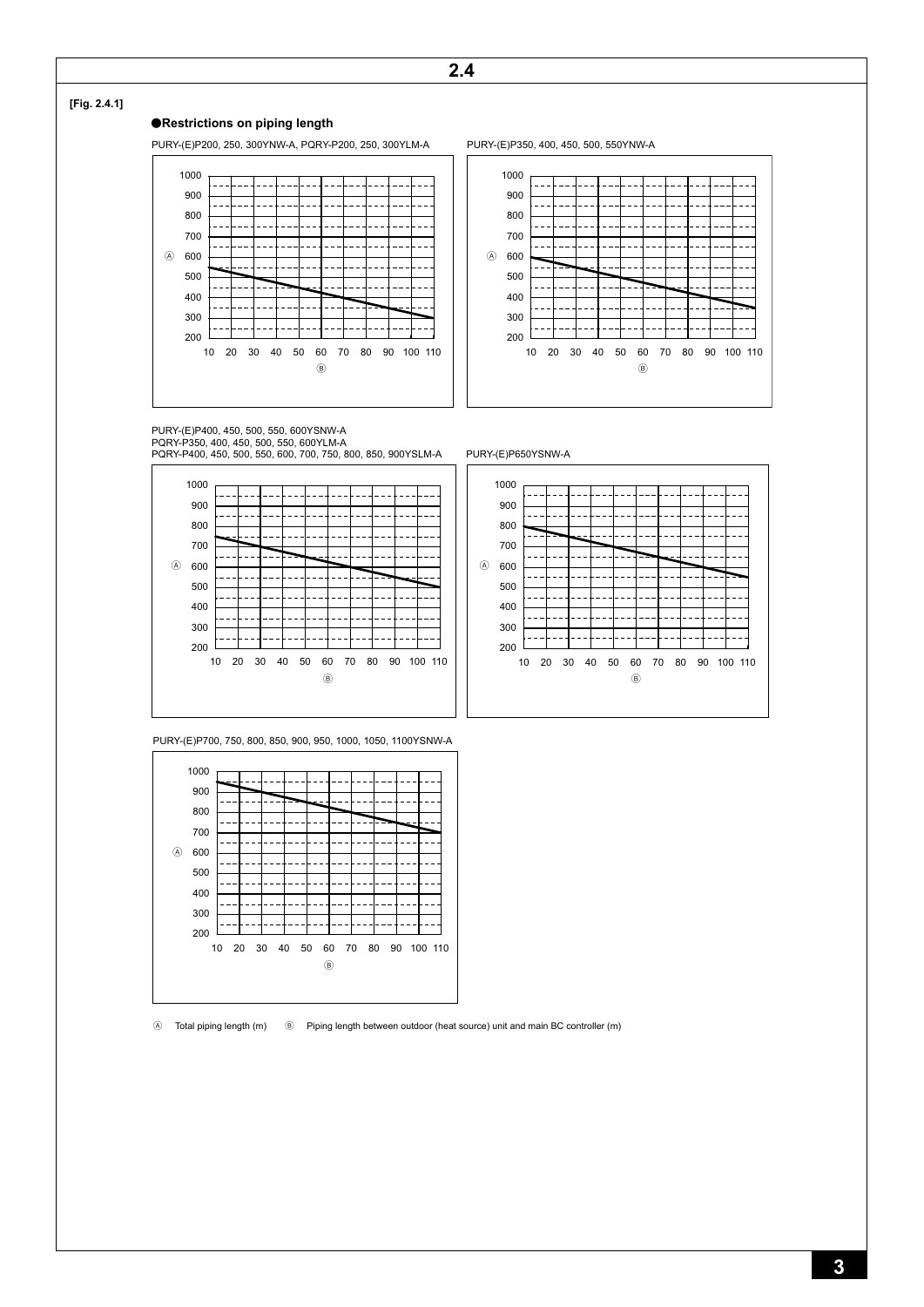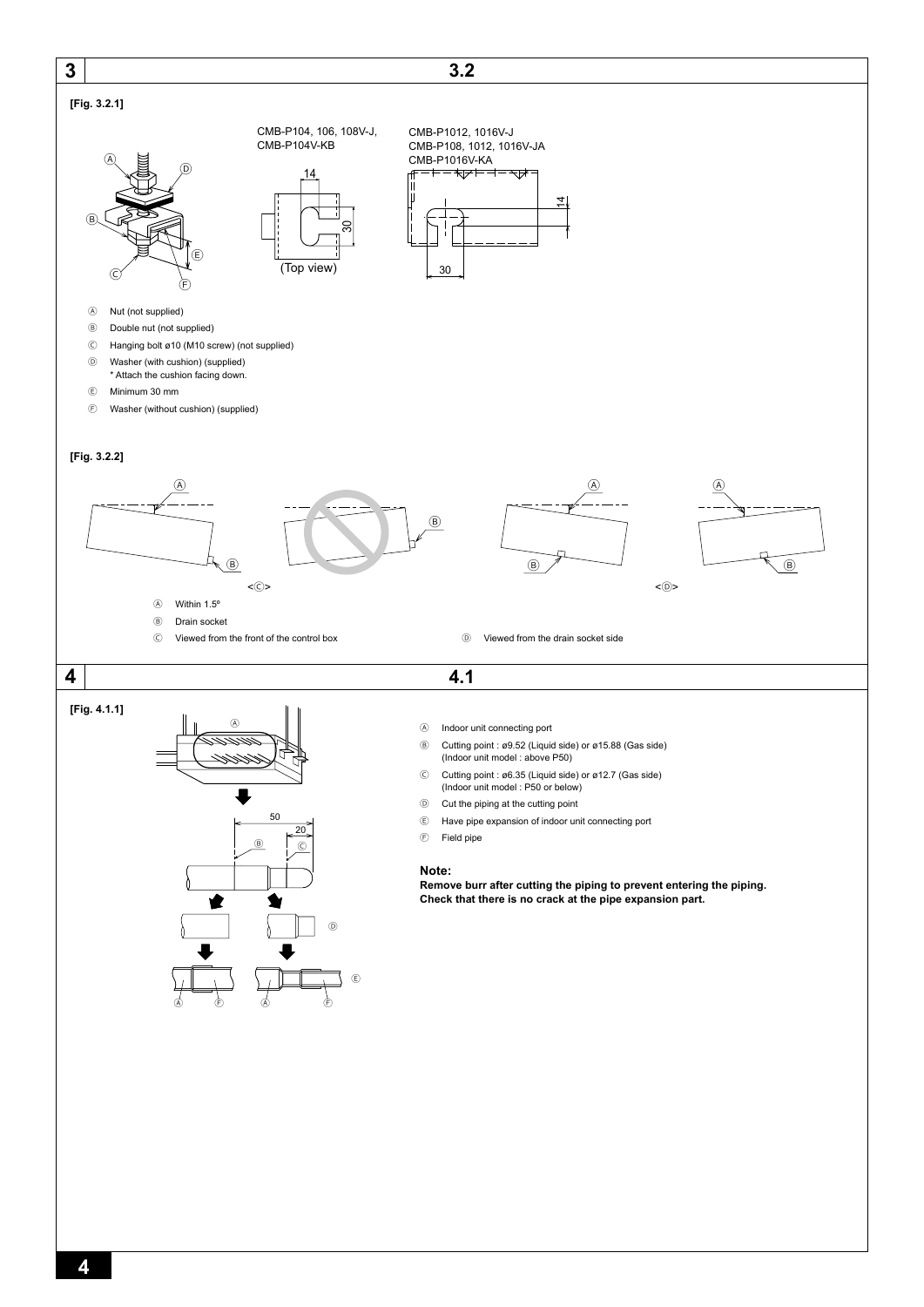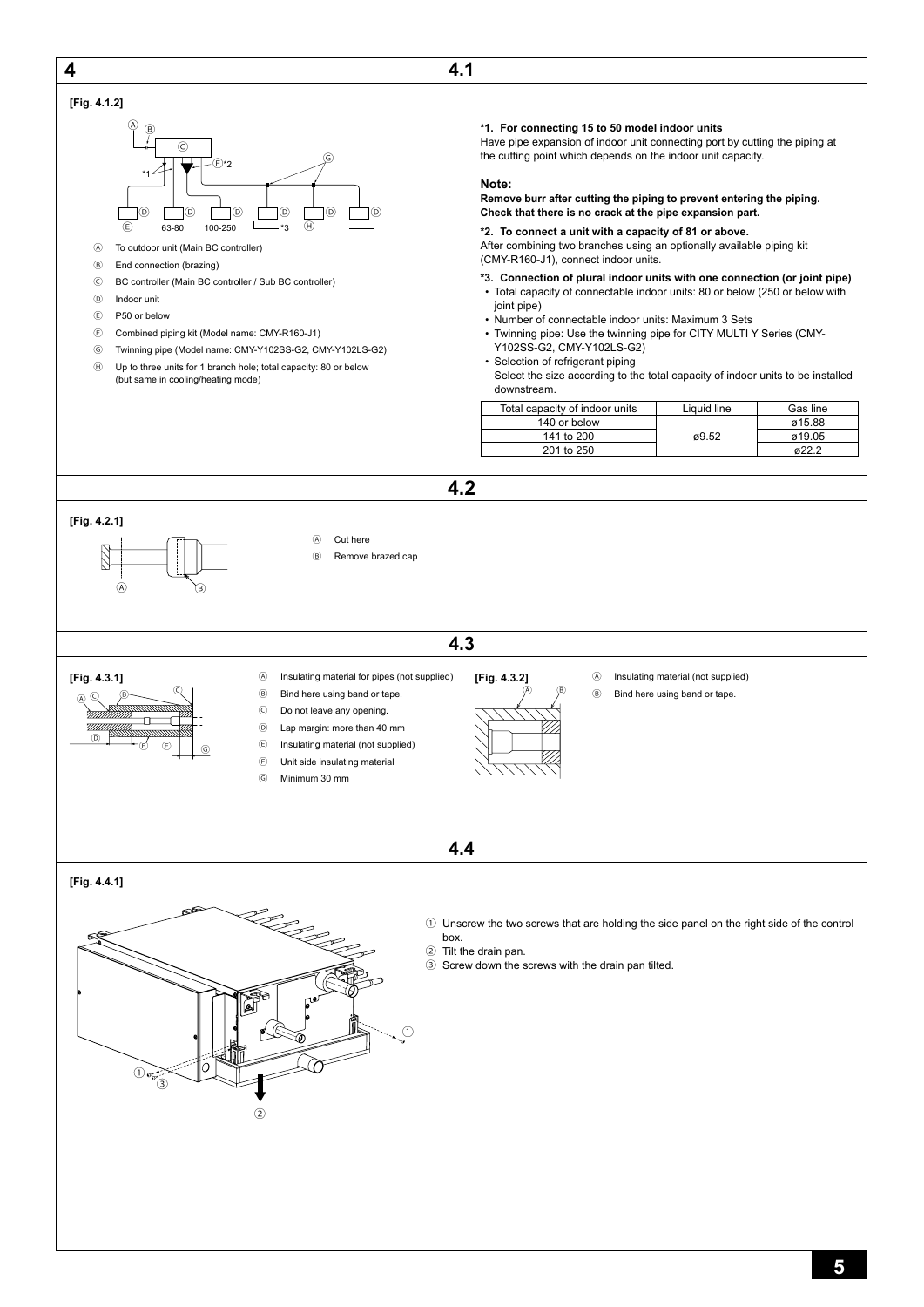

Ⓑ Power source wiring

Ⓑ

Ⓒ

 $^{\circ}$ 

- 
- Ⓒ ø21 hole (closed rubber bushing)
- Ⓓ Transmission wiring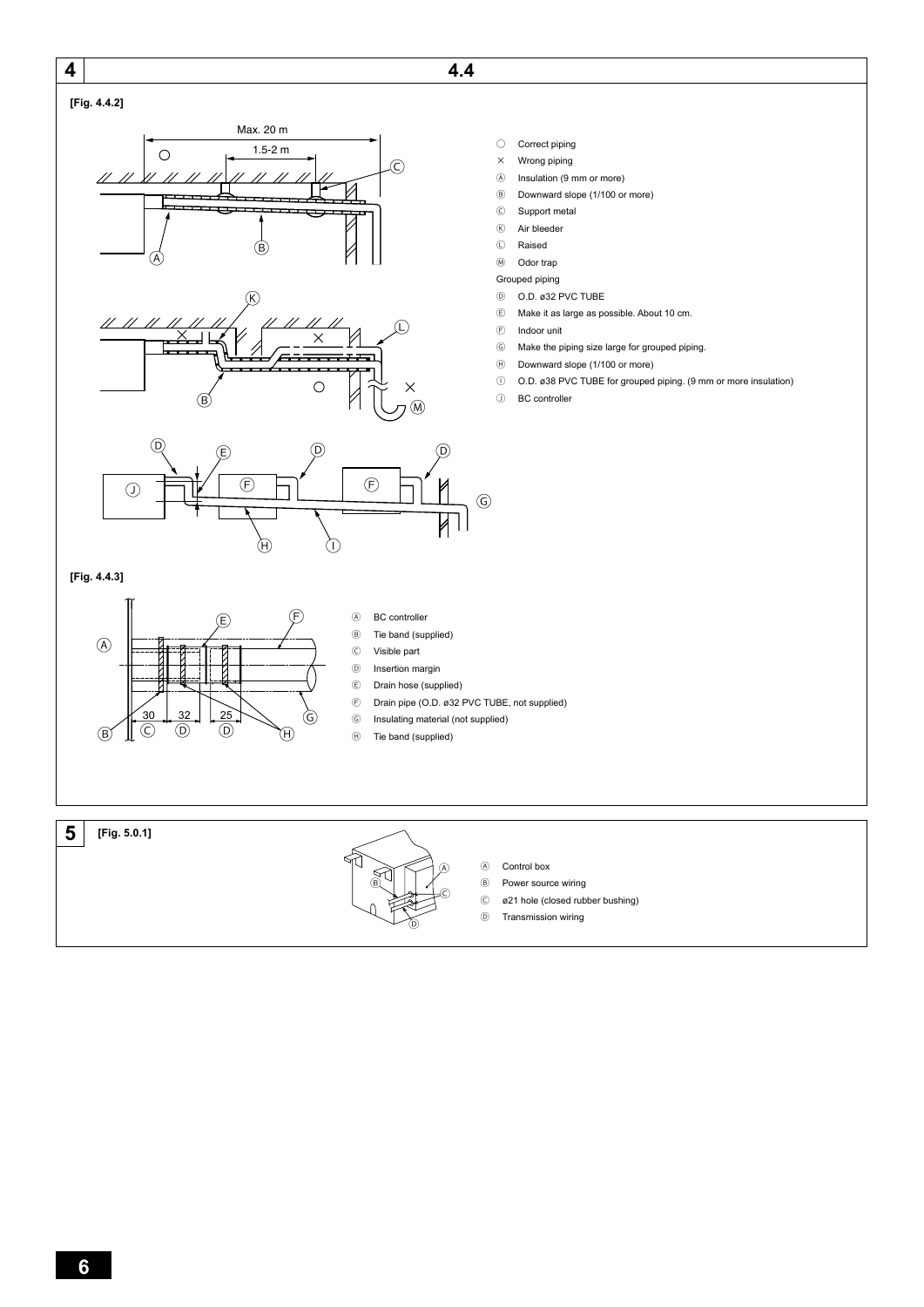## **Contents**

|  | 1.2. Precautions for devices that use R410A refrigerant 8 |  |
|--|-----------------------------------------------------------|--|
|  |                                                           |  |
|  |                                                           |  |
|  |                                                           |  |
|  |                                                           |  |
|  |                                                           |  |
|  |                                                           |  |
|  |                                                           |  |
|  |                                                           |  |

## **1. Safety precautions**

### **1.1. Before installation and electric work**

- Before installing the unit, make sure you read all the **"Safety precautions".**
- ▶ The "Safety precautions" provide very important points **regarding safety. Make sure you follow them.**

#### **Symbols used in the text**

#### **Warning:**

**Describes precautions that should be observed to prevent danger of injury or death to the user.**

### **Caution:**

**Describes precautions that should be observed to prevent damage to the unit.**

#### **Symbols used in the illustrations**

 $\bigcirc$  : Indicates an action that must be avoided.

- : Indicates that important instructions must be followed.
- : Indicates a part which must be grounded.
- : Beware of electric shock (This symbol is displayed on the main unit  $\mathbb{A}$ label.) <Color: Yellow>

### **Warning:**

Carefully read the labels affixed to the main unit.

### **A HIGH VOLTAGE WARNING:**

**Control box houses high-voltage parts.**

- **When opening or closing the front panel of the control box, do not let it come into contact with any of the internal components.**
- **Before inspecting the inside of the control box, turn off the power, keep the unit off for at least 10 minutes.**

### **Warning:**

- **If the supply cord is damaged, it must be replaced by the manufacturer, Let service agent or similarly qualified persons in order to avoid a hazard.**
- **This appliance is not intended for use by persons (including children) with reduced physical, sensory or mental capabilities, or lack of experience and knowledge, unless they have been given supervision or instruction concerning use of the appliance by a person responsible for their safety.**
- **This appliance is intended to be used by expert or trained users in shops, in light industry and on farms, or for commercial use by lay persons.**
- **Do not use refrigerant other than the type indicated in the manuals provided with the unit and on the nameplate.**
- Doing so may cause the unit or pipes to burst or result in explosion or fire during use, during repair, or at the time of disposal of the unit.
- It may also be in violation of applicable laws.
- MITSUBISHI ELECTRIC CORPORATION cannot be held responsible for malfunctions or accidents resulting from the use of the wrong type of refrigerant.
- **Ask the dealer or an authorized technician to install the air conditioner.** Improper installation by the user may result in water leakage, electric shock, or fire.
- **Install the unit at a place that can withstand its weight.**
- Failure to do so may cause the unit to fall down, resulting in injuries and damage to the unit.
- Use the specified cables for wiring. Make the connections securely so that **the outside force of the cable is not applied to the terminals.**
	- Inadequate connection and fastening may generate heat and cause a fire.

- Prepare for earthquakes and install the unit at the specified place. Improper installation may cause the unit to fall down and result in injury and damage to the unit.
- **Always use accessories specified by Mitsubishi Electric.**
- Ask an authorized technician to install the accessories. Improper installation by the user may result in water leakage, electric shock, or fire.
- **Never repair the unit. If the air conditioner must be repaired, consult the dealer.**
- If the unit is repaired improperly, water leakage, electric shock, or fire may result.
- **Do not touch the refrigerant pipes.**
- Improper handling may result in injury.
- **When handling this product, always wear protective equipment. EG: Gloves, full arm protection namely boiler suit, and safety glasses.** Improper handling may result in injury.
- **If refrigerant gas leaks during installation work, ventilate the room.**
- If the refrigerant gas comes into contact with a flame, poisonous gases will be released.
- **Install the air conditioner according to this Installation Manual.**
- If the unit is installed improperly, water leakage, electric shock, or fire may result.
- **Have all electric work done by a licensed electrician according to "Electric Facility Engineering Standard" and "Interior Wire Regulations"and the instructions given in this manual and always use a dedicated power supply.**
- If the power source capacity is inadequate or electric work is performed improperly, electric shock and fire may result.
- **Keep the electric parts away from water (washing water etc.).**
- It might result in electric shock, catching fire or smoke.
- **Securely install the cover of control box.**
- If the cover is not installed properly, dust or water may enter the outdoor unit and fire or electric shock may result.
- **When installing and moving the air conditioner to another site, do not**  charge it with a refrigerant different from the refrigerant specified on the **unit.**
	- If a different refrigerant or air is mixed with the original refrigerant, the refrigerant cycle may malfunction and the unit may be damaged.
- **If the air conditioner is installed in a small room, measures must be taken to prevent the refrigerant concentration from exceeding the safety limit if the refrigerant should leak.**
	- Consult the dealer regarding the appropriate measures to prevent the safety limit from being exceeded. Should the refrigerant leak and cause the safety limit to be exceeded, hazards due to lack of oxygen in the room could result.
- **When moving and reinstalling the air conditioner, consult the dealer or an**  authorized technician.
	- If the air conditioner is installed improperly, water leakage, electric shock, or fire may result.
- **After completing installation work, make sure that refrigerant gas is not leaking.**
- If the refrigerant gas leaks and is exposed to a fan heater, stove, oven, or other heat source, it may generate noxious gases.
- **Do not reconstruct or change the settings of the protection devices.** If the pressure switch, thermal switch, or other protection device is shorted or operated forcibly, or parts other than those specified by Mitsubishi Electric are used, fire or explosion may result.
- **To dispose of this product, consult your dealer.**
- **The installer and system specialist shall secure safety against leakage according to local regulation or standards.**
	- Choose the appropriate wire size and the switch capacities for the main power supply described in this manual if local regulations are not available.
- **Pay special attention to the place of installation, such as basement, etc. where refrigeration gas can accumulate, since refrigerant is heavier than the air.**
- **Children should be supervised to ensure that they do not play with the appliance.**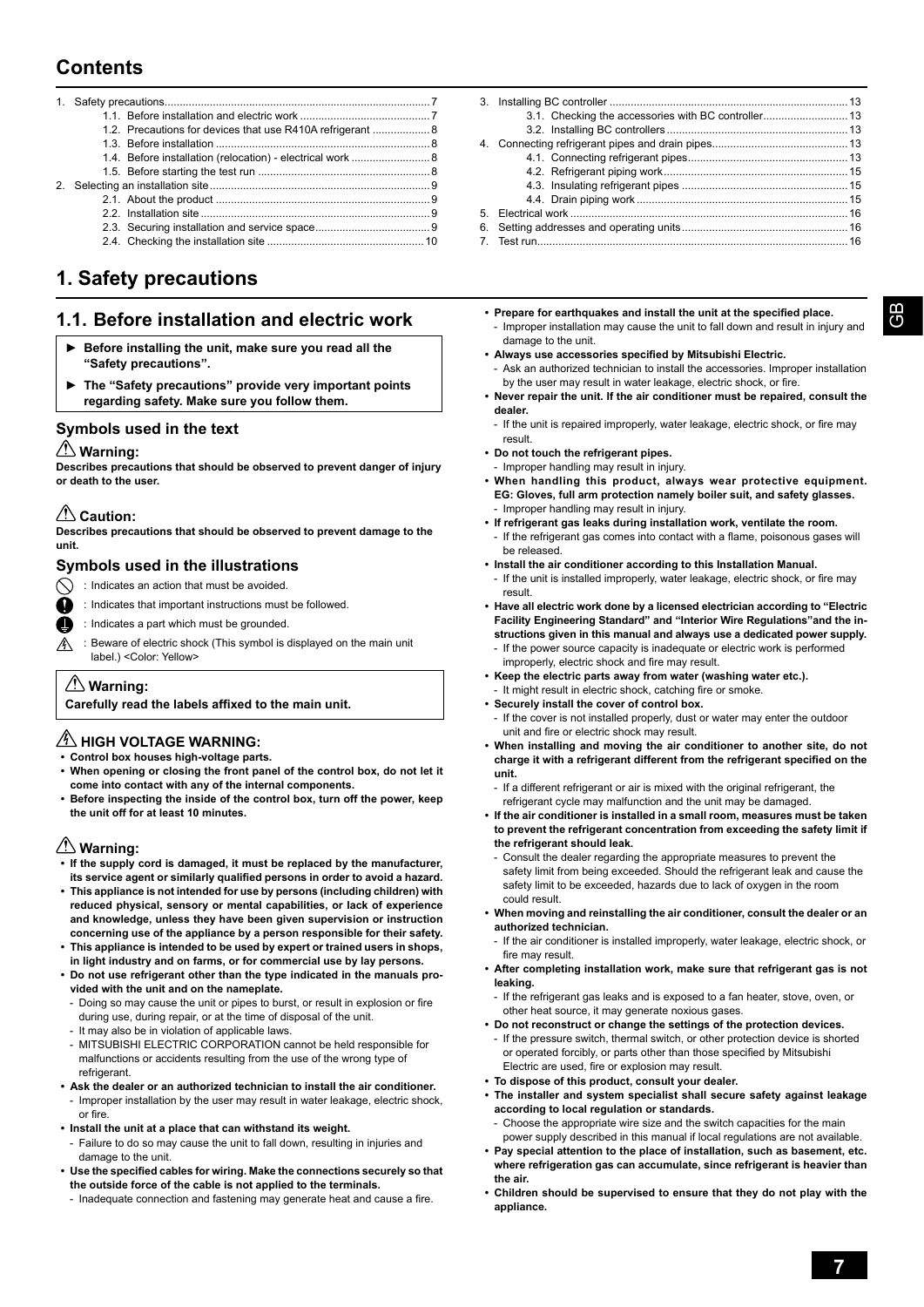### **1.2. Precautions for devices that use R410A refrigerant**

### **Warning:**

- **Do not use refrigerant other than the type indicated in the manuals provided with the unit and on the nameplate.**
	- Doing so may cause the unit or pipes to burst, or result in explosion or fire during use, during repair, or at the time of disposal of the unit.
- It may also be in violation of applicable laws.
- MITSUBISHI ELECTRIC CORPORATION cannot be held responsible for malfunctions or accidents resulting from the use of the wrong type of refrigerant.

## **Caution:**

#### **Do not use existing refrigerant piping.**

- The old refrigerant and refrigerant oil in the existing piping contains a large amount of chlorine which may cause the refrigerant oil of the new unit to deteriorate.
- R410A is a high-pressure refrigerant and can cause the existing piping to burst.
- **Use refrigerant piping made of phosphorus deoxidized copper and copper alloy seamless pipes and tubes. In addition, be sure that the inner and Rying the Surfaces of the pipes are clean and free of hazardous sulphur, oxides, dust/dirt, shaving particles, oils, moisture, or any other contaminant.**
- Contaminants on the inside of the refrigerant piping may cause the refrigerant residual oil to deteriorate.
- **Store the piping to be used during installation indoors and keep both ends**  of the piping sealed until just before brazing. (Store elbows and other **joints in a plastic bag.)**
- If dust, dirt, or water enters the refrigerant cycle, deterioration of the oil and compressor failure may result.
- **· Apply a small amount of ester oil, ether oil, or alkyl benzene to flares. (for indoor unit)**
- Infiltration of a large amount of mineral oil may cause the refrigerant oil to deteriorate.
- Use liquid refrigerant to fill the system.
- If gas refrigerant is used to fill the system, the composition of the refrigerant in the cylinder will change and performance may drop.
- **Do not use a refrigerant other than R410A.**
- If another refrigerant (R22, etc.) is mixed with R410A, the chlorine in the refrigerant may cause the refrigerant oil to deteriorate.
- Use a vacuum pump with a reverse flow check valve.
- The vacuum pump oil may flow back into the refrigerant cycle and cause the refrigerant oil to deteriorate.
- **Do not use the following tools that are used with conventional refrigerants.**  (Gauge manifold, charge hose, gas leak detector, reverse flow check valve, **refrigerant charge base, refrigerant recovery equipment)**
- If the conventional refrigerant and refrigerant oil are mixed in the R410A. the refrigerant may deteriorate.
- If water is mixed in the R410A, the refrigerant oil may deteriorate.
- Since R410A does not contain any chlorine, gas leak detectors for conventional refrigerants will not react to it.
- **Do not use a charging cylinder.**
- Using a charging cylinder may cause the refrigerant to deteriorate.
- **Do not use antioxidant or leak-detection additive.**
- **Be especially careful when managing the tools.**
- If dust, dirt, or water gets into the refrigerant cycle, the refrigerant may deteriorate.

## **1.3. Before installation**

### **Caution:**

- **Do not install the unit where combustible gas may leak.**
- If the gas leaks and accumulates around the unit, an explosion may result. **Do not use the air conditioner where food, pets, plants, precision instruments, or artwork are kept.**
- The quality of the food, etc. may deteriorate.
- **Do not use the air conditioner in special environments.**
- Oil, steam, sulfuric smoke, etc. can significantly reduce the performance of the air conditioner or damage its parts.
- **When installing the unit in a hospital, communication station, or similar**  place, provide sufficient protection against noise.
- Inverter equipment, private power generator, high-frequency medical equipment, or radio communication equipment may cause the air conditioner to operate erroneously, or fail to operate. On the other hand, the air conditioner may affect such equipment by creating noise that disturbs medical treatment or image broadcasting.
- **Do not install the unit on or over things that are subject to water damage.** When the room humidity exceeds 80 % or when the drain pipe is clogged,
- condensation may drip from the indoor unit or BC controller. Perform collective drainage work together with the outdoor unit, as required.
- **Make sure to remove the foamed styrol between the unit and the drain pan.**

## **1.4. Before installation (relocation) - electrical work**

### **Caution:**

- **Ground the unit.**
	- Do not connect the ground wire to gas or water pipes, lightning rods, or telephone ground lines. Improper grounding may result in electric shock.
- **Install the power cable so that tension is not applied to the cable.** Tension may cause the cable to break and generate heat and cause a fire.
- **Install a leak circuit breaker, as required.** If a leak circuit breaker is not installed, electric shock may result.
- Use power line cables of sufficient current carrying capacity and rating. Cables that are too small may leak, generate heat, and cause a fire.
- Use only a circuit breaker and fuse of the specified capacity. A fuse or circuit breaker of a larger capacity, or the use of substitute simple steel or copper wire may result in a general unit failure or fire
- **Do not wash the air conditioner units.**
- Washing them may cause an electric shock.
- **Be careful that the installation base is not damaged by long use.** If the damage is left uncorrected, the unit may fall and cause personal injury or property damage.
- **Install the drain piping according to this Installation Manual to ensure proper drainage. Wrap thermal insulation around the pipes to prevent condensation.**
- Improper drain piping may cause water leakage causing damage to furniture and other possessions.
- **Be very careful about transporting the product.**
	- One person should not carry the product. Its weight is in excess of 20 kg. Some products use PP bands for packaging. Do not use any PP bands as a means of transportation. It is dangerous.
- **Safely dispose of the packing materials.**
	- Packing materials, such as nails and other metal or wooden parts, may cause stabs or other injuries.
- Tear apart and throw away plastic packaging bags so that children will not play with them. If children play with a plastic bag which has not been torn apart, they face the risk of suffocation.

## **1.5. Before starting the test run**

#### **Caution:**

- **Turn on the power at least 12 hours before starting operation.**
- Starting operation immediately after turning on the main power switch can result in irreversible damage to internal parts. Keep the power switch turned on during the operational season.
- **Do not touch the switches with wet fingers.**
- Touching a switch with wet fingers can result in an electric shock.
- **Do not touch the refrigerant pipes during and immediately after operation.** During and immediately after operation, the refrigerant pipes may be hot or cold, depending on the condition of the refrigerant flowing through the refrigerant piping, compressor, and other refrigerant cycle parts. Your hands may suffer burns or frostbite if you touch the refrigerant pipes.
- **Do not operate the air conditioner with the panels and guards removed.** Rotating, hot, or high-voltage parts can cause injuries.
- **Do not turn off the power immediately after stopping operation.**
- Always wait at least 5 minutes before turning off the power. Otherwise, drainage water leakage or mechanical failure of sensitive parts may occur.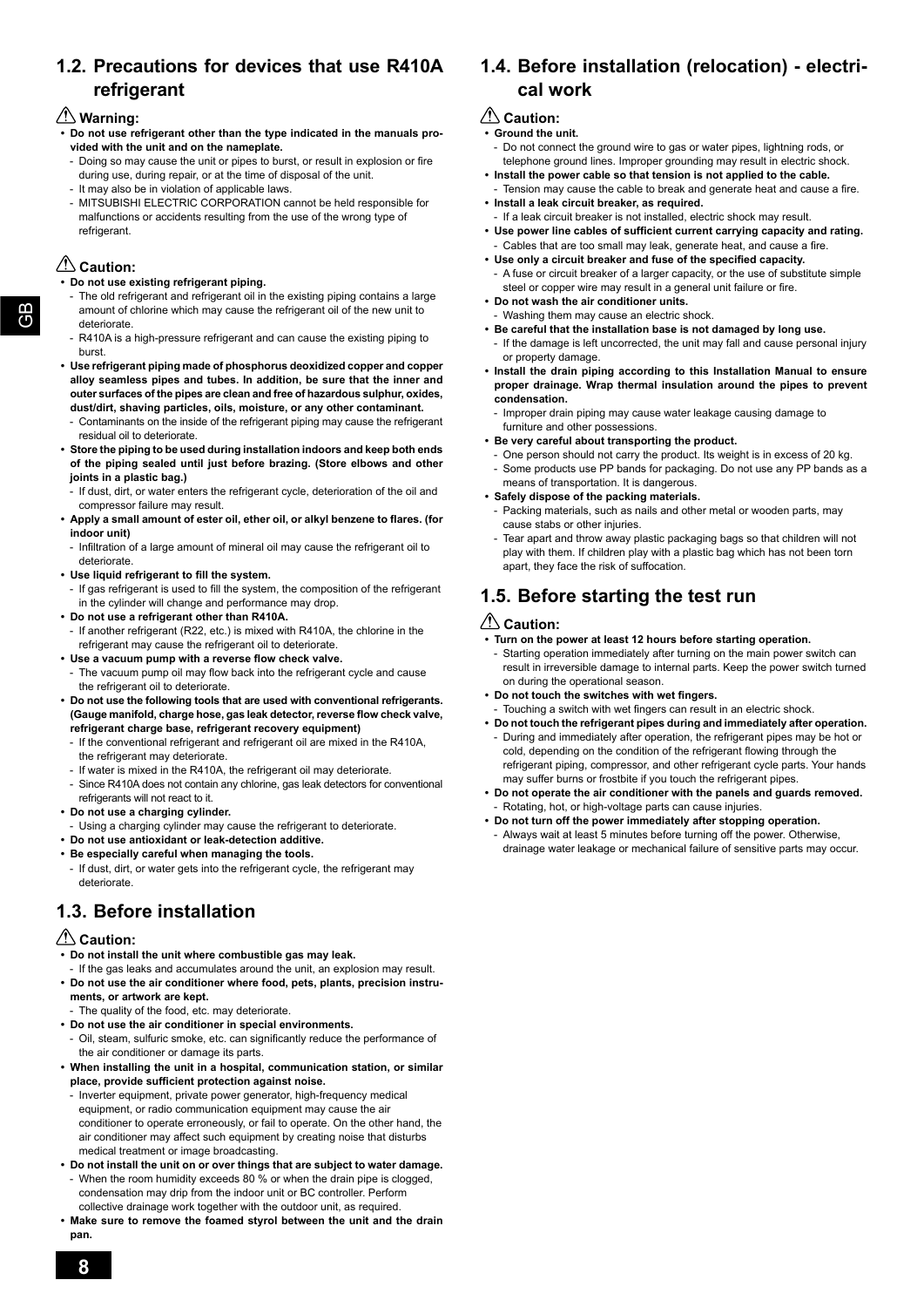## **2.1. About the product**

#### **Warning:**

- **Do not use refrigerant other than the type indicated in the manuals provided with the unit and on the nameplate.**
- Doing so may cause the unit or pipes to burst, or result in explosion or fire during use, during repair, or at the time of disposal of the unit.
- It may also be in violation of applicable laws.
- MITSUBISHI ELECTRIC CORPORATION cannot be held responsible for malfunctions or accidents resulting from the use of the wrong type of refrigerant.
- This unit uses R410A-type refrigerant.
- Piping for systems using R410A may be different from that for systems using conventional refrigerant because the design pressure in systems using R410A is higher. Refer to the Data Book for more information.
- Some of the tools and equipment used for installation with systems that use other types of refrigerant cannot be used with the systems using R410A. Refer to the Data Book for more information.
- Do not use the existing piping, as it contains chlorine, which is found in conventional refrigerating machine oil and refrigerant. This chlorine will deteriorate the refrigerant machine oil in the new equipment. The existing piping must not be used as the design pressure in systems using R410A is higher than that in the systems using other types of refrigerant and the existing pipes may burst.

### **2.2. Installation site**

- Install the unit in a place not exposed to rain. The BC controller is designed to be installed indoors.
- Install the unit with adequate space around it for servicing.
- Do not install the unit in a place that would result in the piping length restrictions being exceeded.
- Install the unit in a place not exposed to direct radiant heat from other heat sources.
- Do not install the unit in any oily steamy place or near any machine that generates high frequencies. Doing so may cause a risk of fire, erroneous operation or dew drop.
- Allow enough space and access to ensure water piping, refrigerant piping and electrical wiring can be easily connected.
- . Avoid places exposed to the generation, inflow, accumulation or leakage of flammable and sulfuric gases.
- Ensure a downward gradient of at least 1/100 for drain piping.
- Properly install the unit on a stable, load-bearing surface.
- Do not install the unit in a place subject to a large amount of steam. Using the unit in a humid environment may cause condensation during a cooling operation.
- If the inside of the ceiling on which the unit is installed becomes hot and humid, operating the unit for a long time in such environment may cause condensation. However, it poses no problem because condensation water will flow into a drain pan. Though an area where condensation occurred may be colored in white, it does not affect normal operation of the unit.
- Make sure that condensation water of the unit does not come into contact with surrounding wirings.

#### **1. For hanging from the ceiling [Fig. 2.2.1] (P.2)**

- Provide an inspection hole 450 mm square in the ceiling surface as shown in [Fig. 2.3.1] (P.2).
- Install the unit in a suitable location (such as in the ceiling of a corridor or in the bathroom etc) away from places regularly occupied. Avoid installing in the center of a room.
- Ensure a pull out strength of at least 60 kg per bolt for hanging bolts.
- Be sure to install the BC controller horizontally
- Install the unit in a location where the noise from the BC controller will not directly be heard.
- . Install the unit in a location where the noise from the unit will not be a problem. (Install indoor unit and BC controller at least 5 m away from each other when installed in a space with low background noise, e.g., hotel rooms). Sound pressure level is as follows.

| Sound pressure level [dB] <a scale=""></a> |                                                                           |                                                |               |                              |
|--------------------------------------------|---------------------------------------------------------------------------|------------------------------------------------|---------------|------------------------------|
| <b>BC Controller model name</b>            | CMB-P104V-J<br>CMB-P106V-J<br>CMB-P108V-J<br>CMB-P1012V-J<br>CMB-P1016V-J | CMB-P108V-JA<br>CMB-P1012V-JA<br>CMB-P1016V-JA | CMB-P1016V-KA | CMB-P104V-KB                 |
| Connected outdoor (heat source)            | Maximum value during normal                                               |                                                |               |                              |
| unit capacity                              | operation or defrost operation                                            |                                                |               |                              |
| (E)P200                                    | 49                                                                        | 53                                             | 55            | 49                           |
| (E)P250                                    | 49                                                                        | 53                                             | 55            | 49                           |
| (E)P300                                    | 49                                                                        | 53                                             | 55            | 49                           |
| (E)P350                                    | 53                                                                        | 55                                             | 55            | 53                           |
| (E)P400                                    | L,                                                                        | 56                                             | 55            | $\overline{a}$               |
| (E)P450                                    | $\overline{a}$                                                            | 56                                             | 55            |                              |
| (E)P500                                    | ä,                                                                        | 56                                             | 55            |                              |
| (E)P550                                    | L,                                                                        | 56                                             | 55            | $\overline{\phantom{a}}$     |
| (E)P600                                    | ä,                                                                        | 56                                             | 55            | $\overline{a}$               |
| (E)P650                                    | $\overline{a}$                                                            | 56                                             | 55            |                              |
| (E)P700                                    | $\overline{a}$                                                            | 56                                             | 55            | ۰                            |
| (E)P750                                    | L,                                                                        | 56                                             | 55            | ٠                            |
| (E)P800                                    | $\overline{a}$                                                            | 56                                             | 55            | $\qquad \qquad \blacksquare$ |
| (E)P850                                    | $\overline{a}$                                                            | 56                                             | 55            |                              |
| (E)P900                                    | ä,                                                                        | 56                                             | 55            | ۰                            |
| (E)P950                                    | L,                                                                        | ٠                                              | 55            | $\qquad \qquad \blacksquare$ |
| (E)P1000                                   | $\overline{a}$                                                            | $\overline{a}$                                 | 55            | $\qquad \qquad \blacksquare$ |
| (E)P1050                                   | $\overline{a}$                                                            | L,                                             | 55            |                              |
| (E)P1100                                   | $\overline{\phantom{0}}$                                                  | ä,                                             | 55            | ۰                            |

- \*1. The sound pressure level values were obtained in an anechoic room. Actual sound pressure level is usually greater than that measured in an anechoic room due to the ambient noise and deflection sound
- \*2. The sound pressure level values were obtained at the location below 1.5 m from the unit.
- \*3. The solenoid valve switching sound is 56 dB regardless of the unit model.

### **Warning:**

**Be sure to install the unit in a place that can sustain the entire weight. If there is a lack of strength, it may cause the unit to fall down, resulting in an injury.**

### **Caution:**

Be sure to install the unit horizontally.

### **2.3. Securing installation and service space**

#### **1. For hanging from the ceiling**

(This is a reference view showing the least installation space.)

#### **[Fig. 2.3.1] (P.2)**

- <A> Top view
- <B> Front view
- Ⓐ Inspection hole
- Ⓑ On the side of outdoor unit piping
- Ⓒ Control box
- Ⓓ On the side of indoor unit piping
- \*1 Dimensions with which pipe connection can be handled at site

| Model name    | А    | В   | C   | D   |
|---------------|------|-----|-----|-----|
| CMB-P104V-J   |      |     |     |     |
| CMB-P106V-J   | 596  |     | 429 |     |
| CMB-P108V-J   |      |     |     | 250 |
| CMB-P1012V-J  | 911  |     |     |     |
| CMB-P1016V-J  | 1135 |     |     |     |
| CMB-P108V-JA  | 911  |     | 573 |     |
| CMB-P1012V-JA |      | 250 |     | 300 |
| CMB-P1016V-JA | 1135 |     |     |     |
| CMB-P1016V-KA |      |     |     |     |
| CMB-P104V-KB  | 596  |     | 429 | 250 |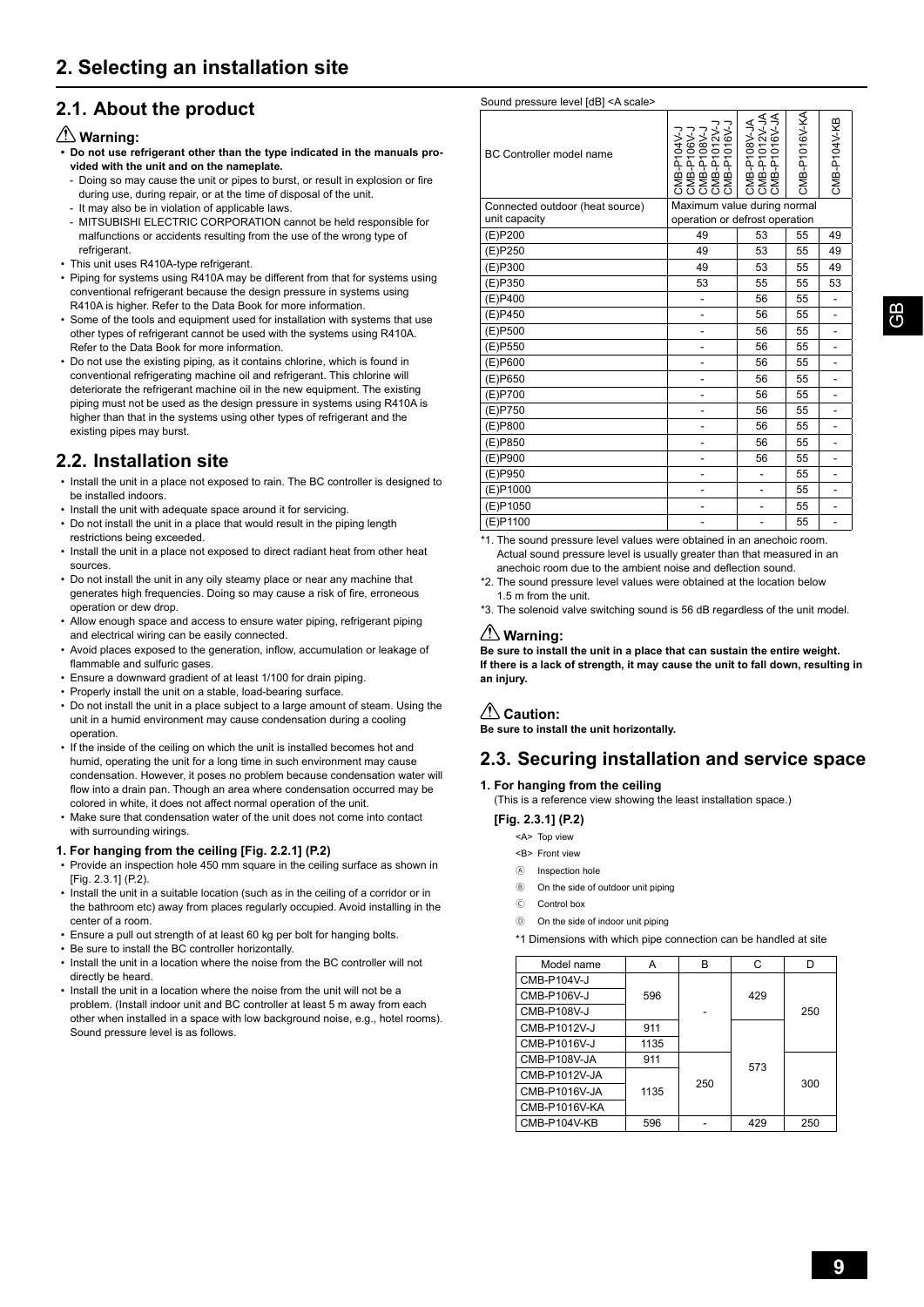### **2.4. Checking the installation site**

Check that the difference of elevation between indoor and outdoor units and the length of refrigerant piping are within the following limitations.

**1. CMB-P104, 106, 108, 1012, 1016V-J (In the case the outdoor unit is 14-hp (P350 model) or below, and 16 or fewer ports are used.) CMB-P108, 1012, 1016V-JA, CMB-P1016V-KA (When no Sub BC controller is connected)**



|            | (Unit: m)                                 |                                     |                                 |                                                              |  |  |
|------------|-------------------------------------------|-------------------------------------|---------------------------------|--------------------------------------------------------------|--|--|
|            |                                           | Item                                | Piping portion                  | Allowable value                                              |  |  |
|            | Total piping length                       |                                     | "A+B+a+b<br>$+c+d"$             | Not to exceed the<br>maximum refrigerant<br>piping length *1 |  |  |
| Length     | Longest piping length                     |                                     | "A+B+c"                         | 165 or less<br>(Equivalent length of<br>190 or less)         |  |  |
|            | unit and BC controller                    | Between outdoor (heat source)       | "A"                             | 110 or less                                                  |  |  |
|            | Between indoor units and BC<br>controller |                                     | "a" or "b" or<br>"B+c" or "B+d" | 60 or less *2                                                |  |  |
| height     | <b>Between</b><br>indoor and              | Above outdoor<br>(heat source) unit | "H"                             | 50 or less                                                   |  |  |
| ৳          | outdoor (heat<br>source) units            | Below outdoor<br>(heat source) unit | "H1"                            | 40 or less                                                   |  |  |
| Difference | Between indoor units and BC<br>controller |                                     | "h1"                            | 15 or less<br>(10 or less *3)                                |  |  |
|            | Between indoor units                      |                                     | "h2"                            | 30 or less<br>(20 or less *3)                                |  |  |

- Ⓐ Outdoor unit (Heat source unit)
- Ⓑ BC controller (Main)
- Ⓒ BC controller (Sub)
- Ⓓ Indoor unit (Total capacity of downstream indoor unit: 15 to 80)
- Ⓔ Indoor unit (Total capacity of downstream indoor unit: 100 to 250)
- Ⓕ Twinning pipe (Model name: CMY-R160-J1)
- Ⓖ 2-Branch Joint Pipe

#### **Notes:**

- **\*1 Refer to "Restrictions on piping length" on P. 3.**
- **\*2 Refer to the graph "Distance between main BC controller and farthest indoor unit (direct connection)". (However, when P200 or P250 model of indoor unit is connected, the maximum allowable distance between BC controller and farthest indoor unit is 40 m.)**
- **\*3 The values in the parentheses show the maximum piping length to be followed when the connection capacity of the indoor unit is 200 or above.**
- **\*4 In the system to which indoor units of the P200 model or above are connected, neither a branch joint nor a branch header may be used.**
- **\*5 Do not connect the P200 or P250 models of indoor units and other models of indoor units at the same port.**
- **\*6 In the system to which indoor units of the P100 through P140 models are connected, merge the two ports before connecting them. (Set DIP SW4-6 on the BC controller to ON.)**
- **\*7 It is possible to connect the P100 through P140 models of indoor units to a single port. (Set DIP SW4-6 to OFF.) Note that the cooling capacity will somewhat decrease. (The factory setting for DIP SW4-6 is OFF.)**  When connecting only PEFY-P50/63/71/80VMHS2-E units, set the **dipswitches SW4-1 and SW4-6 on the BC controller to ON.**
- **\*8 Indoor units that are connected to the same branch joint cannot be simultaneously operated in different operation modes.**
- \*9 When connecting PEFY-P50/63/71/80VMHS2-E units to two ports, use a Joint Pipe Kit CMY-R160-J1.

#### **Distance between main BC controller**

**and farthest indoor unit (direct connection)**

|                                                                | 70 |                                            |                           |    |    |
|----------------------------------------------------------------|----|--------------------------------------------|---------------------------|----|----|
|                                                                | 60 |                                            |                           |    |    |
|                                                                | 50 |                                            |                           |    |    |
|                                                                | 40 |                                            |                           |    |    |
| Distance between BC controller<br>and farthest indoor unit (m) | 30 |                                            |                           |    |    |
|                                                                | 20 |                                            |                           |    |    |
|                                                                | 10 |                                            |                           |    |    |
|                                                                |    |                                            |                           |    |    |
|                                                                | 0  |                                            | 5                         | 10 | 15 |
|                                                                |    | BC controller and farthest indoor unit (m) | Height difference between |    |    |

**\*10 For connecting 15 to 50 model indoor units**

Have pipe expansion of indoor unit connecting port by cutting the piping at the cutting point which depends on the indoor unit capacity.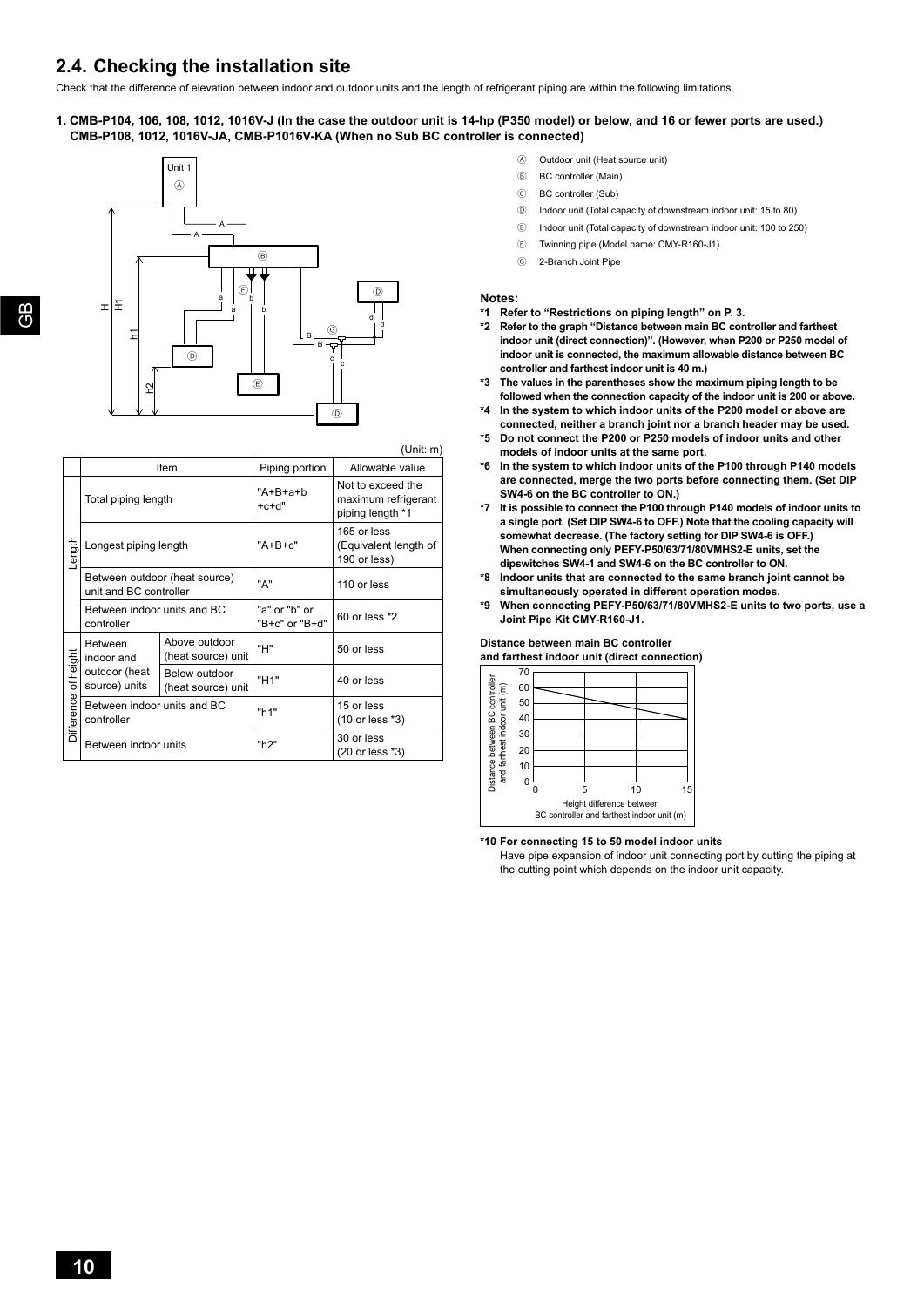#### **2. CMB-P108, 1012, 1016V-JA, CMB-P1016V-KA (When a Sub BC controller is connected)**



|                      | , וווייש,                                |                                                                    |                                                                            |                                                              |  |  |  |
|----------------------|------------------------------------------|--------------------------------------------------------------------|----------------------------------------------------------------------------|--------------------------------------------------------------|--|--|--|
|                      |                                          | Item                                                               | Piping portion                                                             | Allowable value                                              |  |  |  |
|                      | Total piping length                      |                                                                    | "K+L+A+B+C<br>$+D+E+F+G+J$<br>$+M+a+b+c+d$<br>$+e+f+q+i"$                  | Not to exceed the<br>maximum refrigerant<br>piping length *1 |  |  |  |
|                      | Longest piping length                    |                                                                    | "K(L)+A+C<br>$+E+G+J+i"$                                                   | 165 or less<br>(Equivalent length of<br>190 or less)         |  |  |  |
|                      | unit and Main BC controller              | Between outdoor (heat source)                                      | "K(L)+A"                                                                   | 110 or less                                                  |  |  |  |
| Length               | units and (Main or Sub) BC<br>controller | Direct connection between indoor                                   | "a" or "b" or<br>" $B + c$ " or<br>"B+d" or "e"<br>or "f" or "q" or<br>"i" | 60 or less *2                                                |  |  |  |
|                      | BC controller via Sub BC<br>controller   | Between indoor units and Main                                      | "C+D+e" or<br>"C+E+F+f" or<br>"C+E+G+M+q"<br>or<br>"C+E+G+J+j"             | 90 or less *3                                                |  |  |  |
|                      | <b>Between</b><br>indoor and             | Above outdoor<br>(heat source) unit                                | Н                                                                          | 50 or less                                                   |  |  |  |
|                      | outdoor (heat<br>source) units           | Below outdoor<br>(heat source) unit                                |                                                                            | 40 or less                                                   |  |  |  |
| Difference of height | and Sub) and indoor unit                 | Between BC controller (Both Main                                   | h1                                                                         | 15 or less<br>(10 or less *4)                                |  |  |  |
|                      | Between indoor units                     |                                                                    | h2                                                                         | 30 or less<br>(20 or less *4)                                |  |  |  |
|                      |                                          | Between BC controller (Both Main<br>and Sub) and Sub BC controller | h3                                                                         | 15 or less                                                   |  |  |  |
|                      | units                                    | Between outdoor (heat source)                                      | h4                                                                         | 0.1 or less                                                  |  |  |  |

- $(1 \text{Init: m})$
- Ⓐ Outdoor unit (Heat source unit)
- Ⓑ BC controller (Main)
- Ⓒ BC controller (Sub)
- Ⓓ Indoor unit (Total capacity of downstream indoor unit: 15 to 80)
- Ⓔ Indoor unit (Total capacity of downstream indoor unit: 100 to 250)
- Ⓕ Twinning pipe (Model name: CMY-R160-J1)
- Ⓖ 2-Branch Joint Pipe

#### **Notes:**

- **\*1 Refer to "Restrictions on piping length" on P. 3.**
- **\*2 Refer to Fig. 1. (However, when P200 or P250 model of indoor unit is connected, the maximum allowable distance between BC controller and farthest indoor unit is 40 m.)**
- **\*3 When the piping length or the height difference exceeds the restriction**  specified in Fig. 1, connect a sub BC controller to the system. The **restriction for a system with a sub BC controller is shown in Fig. 2.**  When a given system configuration falls within the shaded area in Fig. 2, increase the size of the high-pressure pipe and the liquid pipe between the main and sub BC controller by one size. When using P32, P40, P50, P100, or P125 model of indoor units, increase the size of the **liquid branch pipe between the sub BC controller and indoor unit by**  one size.

**When using P140 or larger model of indoor units, the restriction shown in Fig. 1 cannot be exceeded.**

- **\*4 The values in the parentheses show the maximum piping length to be followed when the connection capacity of the indoor unit is 200 or above.**
- **\*5 In the system to which indoor units of the P200 model or above are connected, neither a branch joint nor a branch header may be used.**
- **\*6 Do not connect the P200 or P250 models of indoor units and other models of indoor units at the same port.**
- **\*7 In the system to which indoor units of the P100 through P140 models are connected, merge the two ports before connecting them. (Set DIP SW4-6 on the BC controller to ON.)**
- **\*8 It is possible to connect the P100 through P140 models of indoor units to a single port. (Set DIP SW4-6 to OFF.) Note that the cooling capacity will somewhat decrease. (The factory setting for DIP SW4-6 is OFF.)**  When connecting only PEFY-P50/63/71/80VMHS2-E units, set the **dipswitches SW4-1 and SW4-6 on the BC controller to ON.**
- **\*9 Indoor units that are connected to the same branch joint cannot be simultaneously operated in different operation modes.**
- \*10 When connecting PEFY-P50/63/71/80VMHS2-E units to two ports, use a Joint Pipe Kit CMY-R160-J1.
- **\*11 The maximum total capacity of indoor units that can be connected to each Sub BC controller is P350.**
- **\*12 Sub BC controller cannot be used at** Ⓑ**.**
- **\*13 For connecting 15 to 50 model indoor units** Have pipe expansion of indoor unit connecting port by cutting the piping at the cutting point which depends on the indoor unit capacity.
- **\*14 Up to 11 Sub BC controllers can be connected.**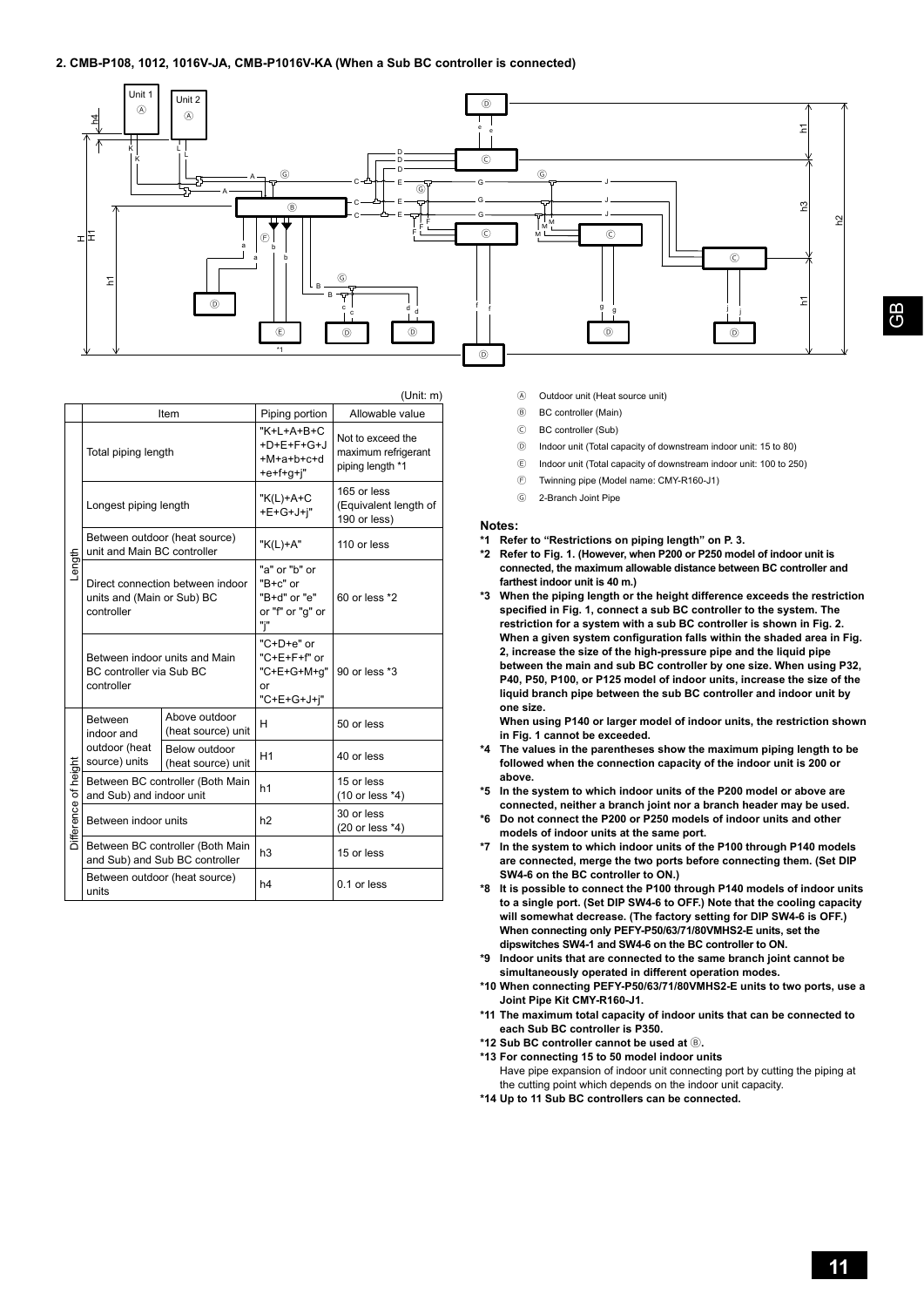**Piping length and height between indoor unit and BC controller**





**\*3 When the piping length or the height difference exceeds the restriction**  specified in Fig. 1, connect a sub BC controller to the system. The **restriction for a system with a sub BC controller is shown in Fig. 2.**  When a given system configuration falls within the shaded area in Fig. 2, increase the size of the high-pressure pipe and the liquid pipe between the main and sub BC controller by one size. When using P32, P40, P50, P100, or P125 model of indoor units, increase the size of the **liquid branch pipe between the sub BC controller and indoor unit by**  one size.

**When using P140 or larger model of indoor units, the restriction shown in Fig. 1 cannot be exceeded.**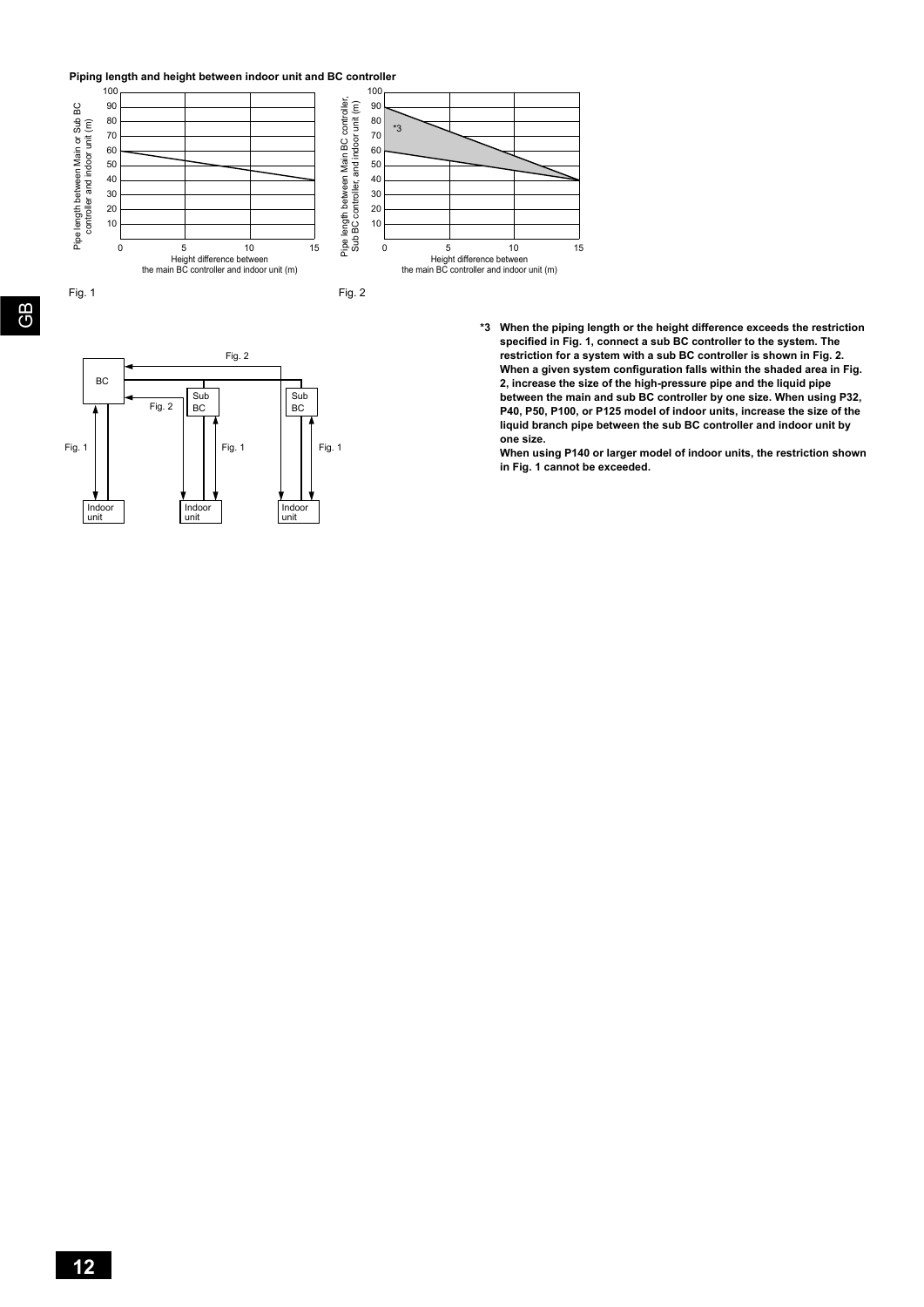### **3.1. Checking the accessories with BC controller**

The following items are supplied with each BC controller.

|               |              | Model name |           |               |                 |  |  |  |
|---------------|--------------|------------|-----------|---------------|-----------------|--|--|--|
|               |              | CMB-       | CMB-      | CMB-          | CMB-            |  |  |  |
|               |              | P104V-J    | P108V-JA  | P1016V-KA     | <b>P104V-KB</b> |  |  |  |
|               |              | P106V-J    | P1012V-JA |               |                 |  |  |  |
|               |              | P108V-J    | P1016V-JA |               |                 |  |  |  |
|               |              | P1012V-J   |           |               |                 |  |  |  |
|               |              | P1016V-J   |           |               |                 |  |  |  |
|               | Item         |            |           | Qty           |                 |  |  |  |
| ⋒             | Drain hose   |            |           |               |                 |  |  |  |
| $\circled{2}$ | Tie band     | 3          | 3         | 3             | 3               |  |  |  |
| ③             | Washer for   | 2 kinds    | 2 kinds   | 2 kinds       | 2 kinds         |  |  |  |
|               | construction | (4 each)   | (4 each)  | $(4$ each $)$ | (4 each)        |  |  |  |

## **3.2. Installing BC controllers**

#### **Installing hanging bolts**

Install locally procured hanging bolts (threaded rod) following the procedure given in the figure. The hanging bolt size is  $\varnothing$ 10 (M10 screw). To hang the unit, use a lifting machine to lift and pass it through the hanging bolts. **[Fig. 3.2.1] (P.4)**

- Ⓐ Nut (not supplied)
- Ⓑ Double nut (not supplied)
- Ⓒ Hanging bolt ø10 (M10 screw) (not supplied)
- Ⓓ Washer (with cushion) (supplied) \* Attach the cushion facing down.
- Ⓔ Minimum 30 mm
- Ⓕ Washer (without cushion) (supplied)
- ▶ Be sure to install the BC controller horizontally, using a level. If the **controller is installed at an angle, drain water may leak out. If the**  controller is slanted, loosen the fixing nuts on the hanging brackets to **adjust its position.**
- Provide a downward pitch of 1.5° or below to the BC controller.
- Do not place the BC controller directly on the floor because the drain **pan needs to be installed in a tilted position.**

#### **[Fig. 3.2.2] (P.4)**

- $(A)$  Within 1.5<sup>o</sup>
- Ⓑ Drain socket

 **Caution:**

Ⓒ Viewed from the front of the control box

Be sure to install the unit horizontally. **4. Connecting refrigerant pipes and drain pipes**

### **4.1. Connecting refrigerant pipes**

- 1. Connect the liquid and gas pipes of each indoor unit to the same (correct) end connection numbers as indicated on the indoor unit connection section of each BC controller. If connected to wrong end connection numbers, there will be no normal operation.
- 2. List indoor unit model names in the name plate on the BC controller control box (for identification purposes), and BC controller end connection numbers and address numbers in the name plate on the indoor unit side.
- 3. If the number of ports is greater than the number of indoor units to be connected, use any ports.

Seal unused end connections using cover caps just as they were capped when shipped from the factory. Not replacing on end cap will lead to refrigerant leak-age.

- 4. When using CMY-Y102S-G2, CMY-Y102L-G2, CMY-Y202S-G2, CMY-R201S-G, CMY-R202S-G, CMY-R203S-G, CMY-R204S-G, or CMY-R205S-G, connect it horizontally.
- 5. Be sure to have pipe expansion of indoor unit connecting port by cutting the piping at the cutting point which depends on the indoor unit capacity.
- 6. Restriction on installing the 2-Branch Joint Pipe CMY-R101/102S-G on the low-pressure piping



 - Regarding the 2-Branch Joint Pipe on the low-pressure piping, A and B must be installed horizontally, and C must be installed upward higher than the horizontal plane of A and B.

7. Restriction on installing the 2-Branch Joint Pipe CMY-R201/202/203/204/ 205S-G on the high-pressure piping, low-pressure piping, and liquid piping.



 - Regarding the 2-Branch Joint Pipe on the high-pressure/low-pressure/liquid piping, A and B must be installed horizontally, and C must be installed upward higher than the horizontal plane of A and B.

#### **Note:**

**Remove burr after cutting the piping to prevent entering the piping. Check that there is no crack at the pipe expansion part.**

#### **[Fig. 4.1.1] (P.4)**

- Ⓐ Indoor unit connecting port
- Ⓑ Cutting point : ø9.52 (Liquid side) or ø15.88 (Gas side) (Indoor unit model : above P50)
- Ⓒ Cutting point : ø6.35 (Liquid side) or ø12.7 (Gas side) (Indoor unit model : P50 or below)
- Ⓓ Cut the piping at the cutting point
- Ⓔ Have pipe expansion of indoor unit connecting port
- Ⓕ Field pipe
- 8. Be sure to use non-oxidative brazing where necessary. If you do not use non-oxidative brazing, it may clog the pipes. While under a nitrogen purge, braze the indoor unit connecting port before brazing the outdoor unit connecting port of BC controller. When brazing the indoor unit connecting port, supply a nitrogen gas into the outdoor unit connecting port of BC controller. When brazing the outdoor unit connecting port of BC controller, supply a nitrogen gas into the pipe between the outdoor unit and BC controller. After completing pipe connection, support the pipes to ensure that load is not imparted to the BC controller's end connections (particularly to the gas

### **Warning :**

pipes of indoor units).

**When installing and moving the unit, do not charge it with refrigerant other**  than the refrigerant (R410A) specified on the unit.

 - Mixing of a different refrigerant, air, etc. may cause the refrigerant cycle to malfunction and result in severe damage.

### **Caution:**

- **Use refrigerant piping made of phosphorus deoxidized copper and copper alloy seamless pipes and tubes. In addition, be sure that the inner and**  outer surfaces of the pipes are clean and free of hazardous sulphur, oxides, **dust/dirt, shaving particles, oils, moisture, or any other contaminant.** R410A is a high-pressure refrigerant and can cause the existing piping to burst.
- **Store the piping to be used during installation indoors and keep both ends**  of the piping sealed until just before brazing. (Store elbows and other **joints in a plastic bag.)**
	- If dust, dirt, or water enters the refrigerant cycle, deterioration of the oil and compressor failure may result.
- **· Apply a small amount of ester oil, ether oil, or alkyl benzene to flares. (for indoor unit)**
- Infiltration of a large amount of mineral oil may cause the refrigerant oil to deteriorate.
- **Do not vent R410A into the atmosphere.**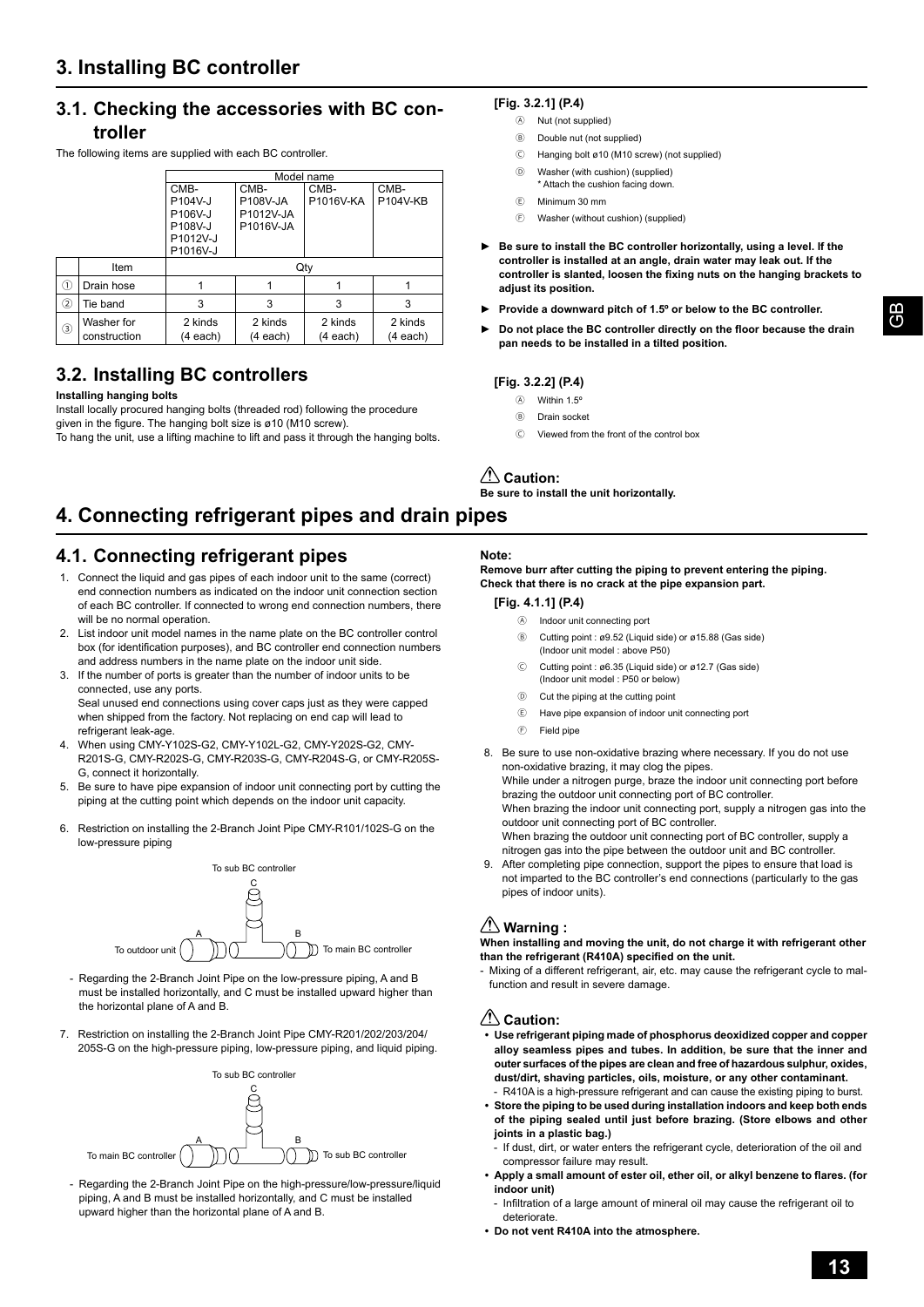#### 1. Size of BC controller's end connection piping

|                     | Available connection ( $\nu$ mark : available) |                                                                           |                                                |               |                                                |                                |
|---------------------|------------------------------------------------|---------------------------------------------------------------------------|------------------------------------------------|---------------|------------------------------------------------|--------------------------------|
| name<br>Model       | (MAIN)BC<br><b>CONTROLLER</b>                  | CMB-P104V-J<br>CMB-P106V-J<br>CMB-P108V-J<br>CMB-P1012V-J<br>CMB-P1016V-J | CMB-P108V-JA<br>CMB-P1012V-JA<br>CMB-P1016V-JA | CMB-P1016V-KA | CMB-P108V-JA<br>CMB-P1012V-JA<br>CMB-P1016V-JA | CMB-P1016V-KA                  |
|                     | SUB BC<br><b>CONTROLLER</b>                    | No available                                                              | No available                                   | No available  | CMB-P104V-KB<br>(Qty. 1 to 11)                 | CMB-P104V-KB<br>(Qty. 1 to 11) |
| İ                   | (E)P200 - 350                                  | ✔                                                                         | ✔                                              | ✓             |                                                | ୰                              |
| Capacity<br>Outdoor | (E)P351 - 900                                  |                                                                           | ✓                                              | ✔             |                                                | ✔                              |
|                     | (E)P901 - 1100                                 |                                                                           |                                                |               |                                                | ັ                              |

|                                 |                                         | BC controller / Main BC controller |                     |                                                                                              |                                | Sub BC controller           |  |  |
|---------------------------------|-----------------------------------------|------------------------------------|---------------------|----------------------------------------------------------------------------------------------|--------------------------------|-----------------------------|--|--|
|                                 | Unit model                              | High pressure side*1               | Low pressure side*1 | Total capacity of<br>indoor units                                                            | High pressure (gas)<br>side *2 | Low pressure (qa<br>side *2 |  |  |
|                                 | <b>PURY-(E)P200</b><br><b>PQRY-P200</b> | ø15.88 (Brazing)                   | ø19.05 (Brazing)    | 200 or less                                                                                  | ø15.88 (Brazing)               | ø19.05 (Brazing)            |  |  |
|                                 | <b>PURY-(E)P250</b><br><b>PQRY-P250</b> |                                    |                     | $201 - 300$                                                                                  |                                | ø22.2 (Brazing)             |  |  |
|                                 | <b>PURY-(E)P300</b><br><b>PQRY-P300</b> | ø19.05 (Brazing)                   | ø22.2 (Brazing)     | $301 - 350$                                                                                  | ø19.05 (Brazing)               |                             |  |  |
|                                 | <b>PURY-(E)P350</b>                     |                                    |                     | 351 - 400                                                                                    |                                |                             |  |  |
|                                 | <b>PQRY-P350</b>                        |                                    |                     | $401 - 600$                                                                                  | ø22.2 (Brazing)                | ø28.58 (Brazing)            |  |  |
|                                 | <b>PURY-(E)P400</b><br><b>PQRY-P400</b> | ø22.2 (Brazing)                    | ø28.58 (Brazing)    | $601 - 650$                                                                                  |                                |                             |  |  |
|                                 | <b>PURY-(E)P450</b><br><b>PQRY-P450</b> |                                    |                     | 651 - 800                                                                                    | ø28.58 (Brazing)               | ø34.93 (Brazing)            |  |  |
|                                 | <b>PURY-(E)P550</b><br><b>PQRY-P550</b> |                                    |                     | 801 - 1000                                                                                   |                                | ø41.28 (Brazing)            |  |  |
|                                 | <b>PURY-(E)P600</b>                     | ø22.2*2 (Brazing)                  |                     | $1001 -$                                                                                     | ø34.93 (Brazing)               |                             |  |  |
|                                 | <b>PQRY-P600</b>                        |                                    | ø34.93 (Brazing)    | *1. The maximum total capacity of indoor units that can be                                   |                                |                             |  |  |
| Outdoor (Heat source) unit side | <b>PURY-(E)P650</b>                     |                                    | ø28.58 (Brazing)    | controller is P350.<br>*2. Use separately sold parts if the pipe diameter is not approposed. |                                |                             |  |  |
|                                 | <b>PURY-(E)P700</b><br><b>PQRY-P700</b> |                                    |                     |                                                                                              |                                |                             |  |  |
|                                 | <b>PURY-(E)P750</b><br><b>PQRY-P750</b> |                                    | ø34.93 (Brazing)    |                                                                                              |                                |                             |  |  |
|                                 | <b>PURY-(E)P800</b>                     | ø28.58 (Brazing)                   |                     |                                                                                              |                                |                             |  |  |
|                                 | <b>PQRY-P800</b>                        |                                    |                     |                                                                                              |                                |                             |  |  |
|                                 | <b>PURY-(E)P850</b>                     |                                    |                     |                                                                                              |                                |                             |  |  |
|                                 | <b>PQRY-P850</b>                        |                                    |                     |                                                                                              |                                |                             |  |  |
|                                 | <b>PURY-(E)P900</b>                     |                                    |                     |                                                                                              |                                |                             |  |  |
|                                 | <b>PQRY-P900</b>                        |                                    | ø41.28 (Brazing)    |                                                                                              |                                |                             |  |  |
|                                 | <b>PURY-(E)P950</b>                     |                                    |                     |                                                                                              |                                |                             |  |  |
|                                 | PURY-(E)P1000                           |                                    |                     |                                                                                              |                                |                             |  |  |
|                                 | PURY-(E)P1050                           | ø34.93 (Brazing)                   |                     |                                                                                              |                                |                             |  |  |
|                                 | PURY-(E)P1100                           |                                    |                     |                                                                                              |                                |                             |  |  |

|                                  | BC controller / Main BC controller |                               |                                   | Sub BC controller              |                               |                               |  |
|----------------------------------|------------------------------------|-------------------------------|-----------------------------------|--------------------------------|-------------------------------|-------------------------------|--|
| model                            | High pressure side*1               | Low pressure side*1           | Total capacity of<br>indoor units | High pressure (gas)<br>side *2 | Low pressure (gas)<br>side *2 | Liquid side *2                |  |
| <b>PURY-(E)P200</b><br>PQRY-P200 | ø15.88 (Brazing)                   | $\varnothing$ 19.05 (Brazing) | 200 or less                       | $\varnothing$ 15.88 (Brazing)  | $\varnothing$ 19.05 (Brazing) |                               |  |
| <b>PURY-(E)P250</b><br>PQRY-P250 |                                    |                               | $201 - 300$                       |                                | ø22.2 (Brazing)               | ø9.52 (Brazing)               |  |
| <b>PURY-(E)P300</b><br>PQRY-P300 | $\varnothing$ 19.05 (Brazing)      | ø22.2 (Brazing)               | $301 - 350$                       | $\varnothing$ 19.05 (Brazing)  |                               |                               |  |
| PURY-(E)P350                     |                                    |                               | $351 - 400$                       |                                |                               | ø12.7 (Brazing)               |  |
| <b>PQRY-P350</b>                 |                                    |                               | $401 - 600$                       | $\varnothing$ 22.2 (Brazing)   | $\varnothing$ 28.58 (Brazing) |                               |  |
| PURY-(E)P400<br>PQRY-P400        | ø22.2 (Brazing)                    | ø28.58 (Brazing)              | $601 - 650$                       |                                |                               | $\varnothing$ 15.88 (Brazing) |  |
| PURY-(E)P450<br>PQRY-P450        |                                    | 651 - 800                     | $\varnothing$ 28.58 (Brazing)     | $\varnothing$ 34.93 (Brazing)  |                               |                               |  |
| PURY-(E)P550<br>PQRY-P550        |                                    |                               | $801 - 1000$                      |                                | ø41.28 (Brazing)              | $\varnothing$ 19.05 (Brazing) |  |
| PURY-(E)P600                     | ø22.2*2 (Brazing)                  |                               | $1001 -$                          | $\alpha$ 34.93 (Brazing)       |                               |                               |  |

\*1. The maximum total capacity of indoor units that can be connected to each Sub BC controller is P350.

\*2. Use separately sold parts if the pipe diameter is not appropriate.

\*1. Use separately sold parts if the pipe diameter is not appropriate. \*2. If the length of high-pressure pipe A exceeds 65 m (213 ft), use the

## $\varphi$ 28.58 ( $\varphi$ 1-1/8) pipes for all pipes after 65 m (213 ft).

#### **[Fig. 4.1.2] (P.5)**

- Ⓐ To outdoor unit (Main BC controller)
- Ⓑ End connection (brazing)
- Ⓒ BC controller (Main BC controller / Sub BC controller)
- Ⓓ Indoor unit
- Ⓔ P50 or below
- Ⓕ Combined piping kit (Model name: CMY-R160-J1)
- Ⓖ Twinning pipe (Model name: CMY-Y102SS-G2, CMY-Y102LS-G2)
- Ⓗ Up to three units for 1 branch hole; total capacity: 80 or below
- (but same in cooling/heating mode) The size of BC controller's branch piping is for 63 to 140 type indoor units.

Therefore, if you want to connect indoor units other than the above, connect piping following the procedures below.

#### **\*1. For connecting 15 to 50 model indoor units**

Have pipe expansion of indoor unit connecting port by cutting the piping at the cutting point which depends on the indoor unit capacity.

#### **Note:**

**Remove burr after cutting the piping to prevent entering the piping. Check that there is no crack at the pipe expansion part.**

#### **\*2. To connect a unit with a capacity of 81 or above.**

After combining two branches using an optionally available piping kit (CMY-R160-J1), connect indoor units.

#### **\*3. Connection of plural indoor units with one connection (or joint pipe)**

- Total capacity of connectable indoor units: 80 or below (250 or below with joint pipe)
- Number of connectable indoor units: Maximum 3 Sets
- Twinning pipe: Use the twinning pipe for CITY MULTI Y Series (CMY-Y102SS-G2, CMY-Y102LS-G2)
- Selection of refrigerant piping Select the size according to the total capacity of indoor units to be installed downstream.

| Liquid line | Gas line |
|-------------|----------|
|             | ø15.88   |
| ø9.52       | ø19.05   |
|             | ø22.2    |
|             |          |

#### **Note:**

Be sure to use non-oxidative brazing.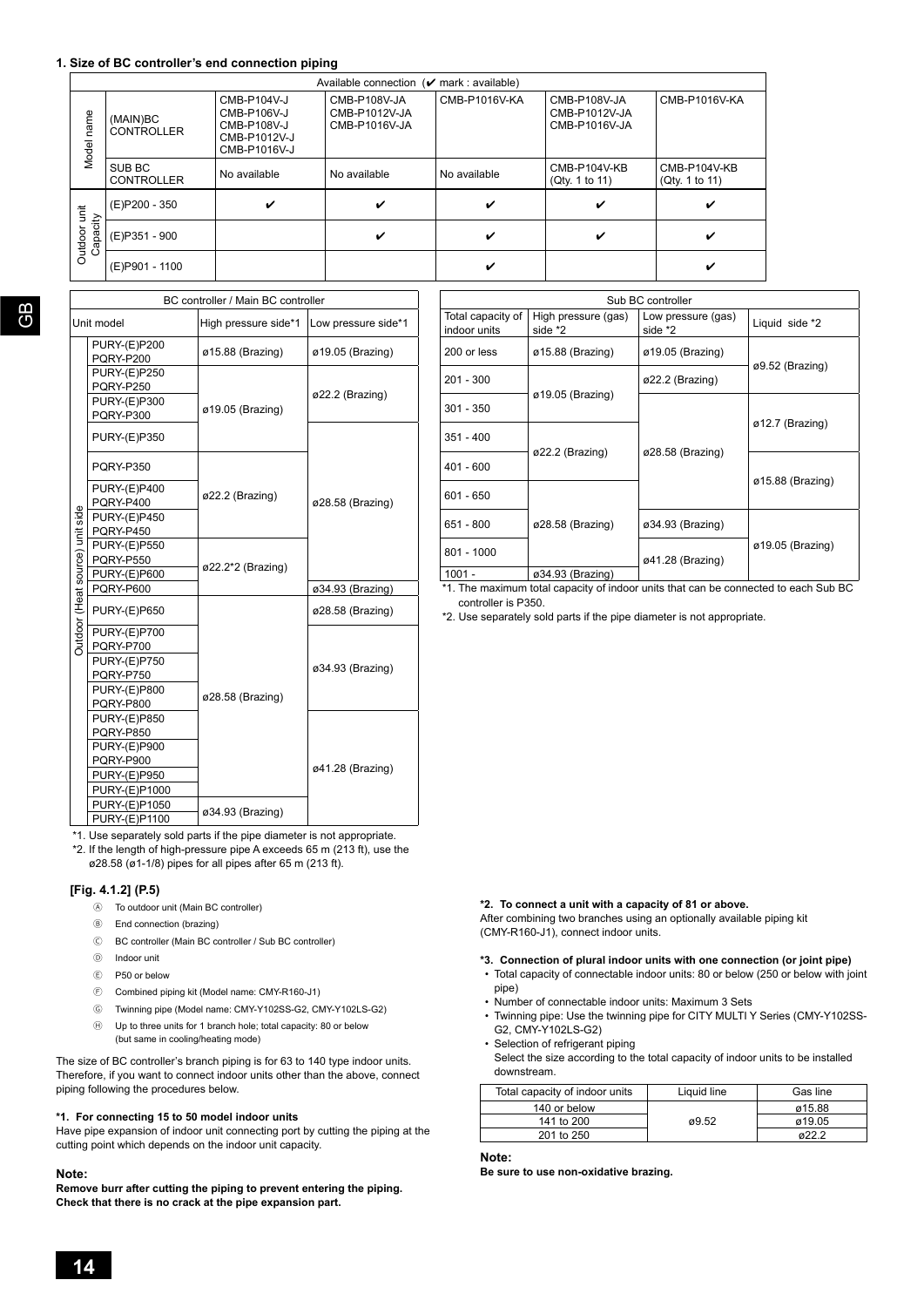## **4.2. Refrigerant piping work**

After connecting the refrigerant pipes of all indoor and outdoor units with the outdoor units' stop valves remained fully closed, evacuate vacuum from the outdoor units' stop valve service ports.

After completing the above, open the outdoor units' stop valves. This connects the refrigerant circuit (between outdoor and BC controller) completely. How to handle stop valves is described on each outdoor unit.

#### **Notes:**

- **After pipe connection, be sure to check that there is no gas leakage, using a leak detector or soap-and-water solution.**
- Before brazing the refrigerant piping, **always wrap the piping on the main body, and the thermal insulation piping, with damp cloths to prevent heat shrinkage and burning the thermal insulation tubing.** Take care to ensure that the flame does not come into contact with the main body itself.
- **Do not use leak-detection additives.**

### **Warning:**

Do not mix anything other than the specified refrigerant (R410A) into the **refrigerating cycle when installing or moving. Mixing air may cause the refrigerating cycle to reach abnormally high temperature, resulting in burst pipes.** 

### **Caution:**

**Cut the tip of the outdoor unit piping, remove the gas, and then remove the brazed** cap.

#### **[Fig. 4.2.1] (P.5)**

- Ⓐ Cut here
- Ⓑ Remove brazed cap

### **4.3. Insulating refrigerant pipes**

Be sure to add insulation work to refrigerant piping by covering high-pressure pipe and low-pressure pipe separately with enough thickness heat-resistant polyethylene, so that no gap is observed in the joint between indoor unit and insulating material, and insulating materials themselves. When insulation work is insufficient, there is a possibility of condensation drip, etc. Pay special attention to insulation work in the ceiling plenum.

#### **[Fig. 4.3.1] (P.5)**

- Ⓐ Insulating material for pipes (not supplied)
- Ⓑ Bind here using band or tape.
- Ⓒ Do not leave any opening.
- Ⓓ Lap margin: more than 40 mm
- Ⓔ Insulating material (not supplied)
- Ⓕ Unit side insulating material
- Ⓖ Minimum 30 mm
- Insulation materials for the pipes to be added on site must meet the following specifications:

| Outdoor unit                            | High-pressure pipe: 10 mm or more                       |  |  |
|-----------------------------------------|---------------------------------------------------------|--|--|
|                                         | -BC controller Low-pressure pipe: 20 mm or more         |  |  |
| <b>BC</b> controller                    | Pipe size 6.35 to 25.4 mm: 10 mm or more                |  |  |
|                                         | -indoor unit Pipe size 28.58 to 41.28 mm: 15 mm or more |  |  |
| Temperature resistance   100°C or above |                                                         |  |  |

- Installation of pipes in a high-temperature high-humidity environment, such as the top floor of a building, may require the use of insulation materials thicker than the ones specified in the chart above.
- When certain specifications presented by the client must be met, ensure that they also meet the specifications on the chart above.
- The brazed connections must be covered with the insulations, its cutting
- surface upward and fastened with the bands. • Insulate the pipe that protrudes from the BC controller if the pipe is not going
- to be connected to other pipes.

#### **[Fig. 4.3.2] (P.5)**

- Ⓐ Insulating material (not supplied)
- Ⓑ Bind here using band or tape.

### **4.4. Drain piping work**

#### **1. Drain piping work**

• Tilt the drain pan so that the water will flow toward the drain socket.

#### **[Fig. 4.4.1] (P.5)**

- ① Unscrew the two screws that are holding the side panel on the right side of the control box.
- ② Tilt the drain pan.
- ③ Screw down the screws with the drain pan tilted.
- Ensure that the drain piping is downward (pitch of more than 1/100) to the outdoor (discharge) side. Do not provide any trap or irregularity on the way.
- Ensure that any cross-wise drain piping is less than 20 m (excluding the difference of elevation). If the drain piping is long, provide metal braces to prevent it from waving. Never provide any air vent pipe. Otherwise drain may be ejected.
- Use a hard vinyl chloride pipe VP-25 (with an external diameter of 32 mm) for drain piping.
- Ensure that collected pipes are 10 cm lower than the unit body's drain port.
- Do not provide any odor trap at the drain discharge port.
- Put the end of the drain piping in a position where no odor is generated. Do not put the end of the drain piping in any drain where ionic gases are
- generated.

#### **[Fig. 4.4.2] (P.6)**

- Correct piping
- $\times$  Wrong piping
- Ⓐ Insulation (9 mm or more)
- Ⓑ Downward slope (1/100 or more)
- Ⓒ Support metal
- Ⓚ Air bleeder
- Ⓛ Raised
- Ⓜ Odor trap

Grouped piping

- Ⓓ O.D. ø32 PVC TUBE
- Ⓔ Make it as large as possible. About 10 cm.
- Ⓕ Indoor unit
- Ⓖ Make the piping size large for grouped piping.
- Ⓗ Downward slope (1/100 or more)
- Ⓘ O.D. ø38 PVC TUBE for grouped piping. (9 mm or more insulation)
- Ⓙ BC controller
- 1. Insert the drain hose (accessory) into the drain port (insertion margin: 32 mm). (The drain hose must not be bent more than 45° to prevent the hose from breaking or clogging.)
- (Attach the hose with glue, and fix it with the band (small, supplied).) 2. Attach the drain pipe (O.D. ø32 PVC TUBE PV-25, not supplied). (Attach the pipe with glue, and fix it with the band (small, supplied).)
- Perform insulation work on the drain pipe (O.D. ø32 PVC TUBE PV-25) and on the socket (including elbow).
- 4. Check the drainage.
- 5. Attach the insulating material, and fix it with the band (large, supplied) to insulate the drain port.

#### **[Fig. 4.4.3] (P.6)**

- Ⓐ BC controller
- Ⓑ Tie band (supplied)
- Ⓒ Visible part
- Ⓓ Insertion margin
- Ⓔ Drain hose (supplied)
- Ⓕ Drain pipe (O.D. ø32 PVC TUBE, not supplied)
- Ⓖ Insulating material (not supplied)
- Ⓗ Tie band (supplied)

#### **2. Discharge test**

After completing drain piping work, open the BC controller panel, and test drain discharge using a small amount of water. Also, check to see that there is no water leakage from the connections.

### **3. Insulating drain pipes**

Provide sufficient insulation to the drain pipes just as for refrigerant pipes.

### **Caution:**

**Be sure to provide drain piping with heat insulation in order to prevent excess condensation. Without drain piping, water may leak from the unit causing damage to your property.**